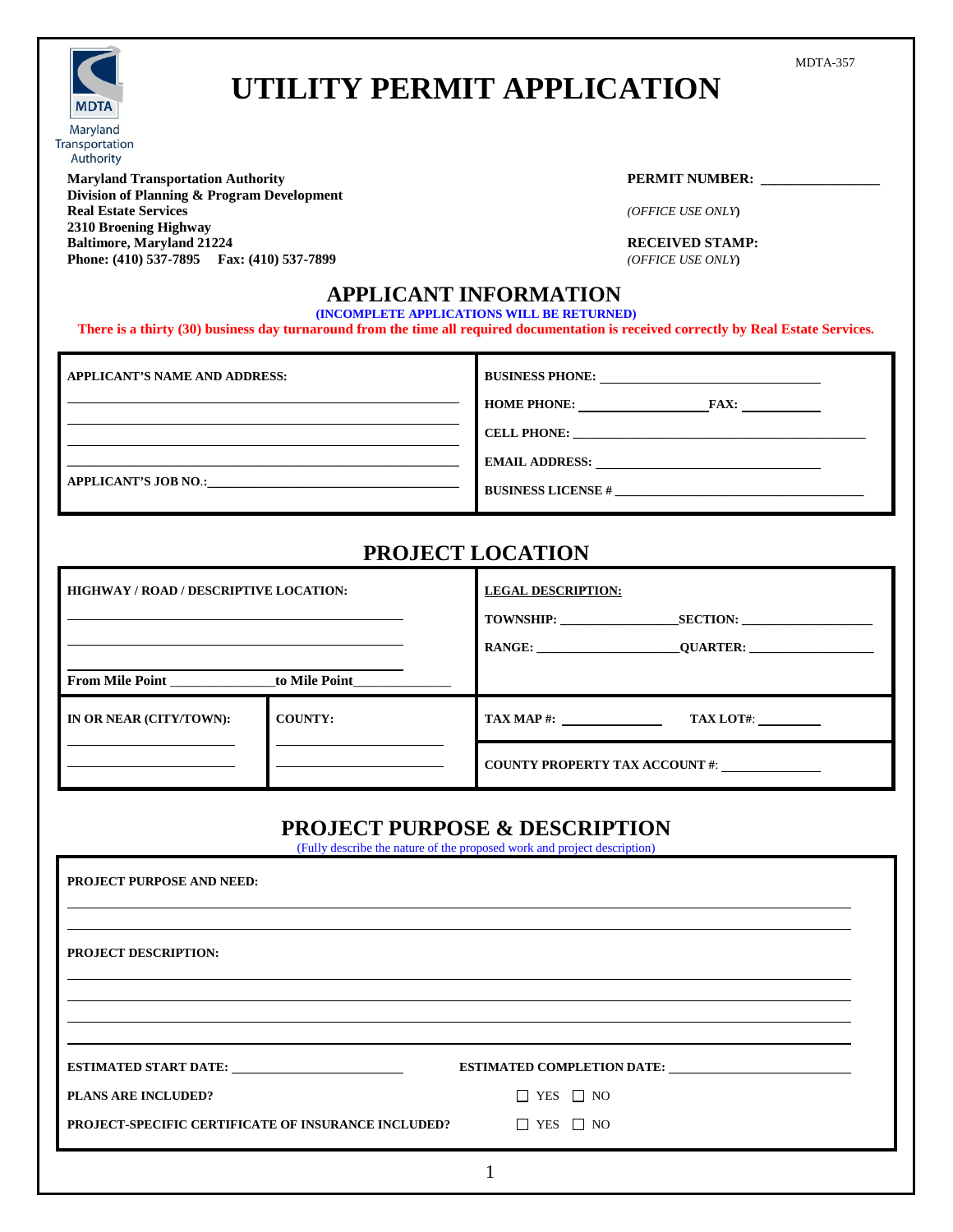# **PERMIT DESCRIPTION**

| Utility permits are required to construct, operate or maintain a utility facility. This includes, but is not limited to: |                       |                                                   |                                            |  |
|--------------------------------------------------------------------------------------------------------------------------|-----------------------|---------------------------------------------------|--------------------------------------------|--|
| $\Box$ Electric<br>Gas/Oil<br>$\mathsf{L}$                                                                               | <b>Sanitary Sewer</b> | Storm Sewer (not related to highway drainage)     |                                            |  |
| $\Box$ Private facilities (non-public use/ownership) $\Box$ Street Light                                                 |                       | $\Box$ Water<br>$\Box$ Communication Conduit      |                                            |  |
| Other<br>$\Box$                                                                                                          |                       | Not Applicable                                    |                                            |  |
| Right of Way Purposes - Mark all those that apply                                                                        |                       |                                                   |                                            |  |
| $\Box$ New Installation $\Box$ Repair $\Box$ Replacement<br>$\Box$ Other<br>$\Box$ Not Applicable                        |                       |                                                   |                                            |  |
| <b>Installation Methods - Affected areas</b>                                                                             |                       |                                                   |                                            |  |
| Curb Cut $\Box$ Pavement Cut $\Box$ Sidewalk Cut $\Box$ Open Cut $\Box$ Tunneling $\Box$ Directional Bore                |                       |                                                   |                                            |  |
|                                                                                                                          |                       |                                                   |                                            |  |
| Not Applicable                                                                                                           |                       |                                                   |                                            |  |
| <b>ROW Communication/CATV/Electrical Service - Purpose</b>                                                               |                       |                                                   |                                            |  |
| □ Install Conduit □ Install Copper/Coax Cable □ Install Fiber Cable                                                      |                       | <b>Install/Replace Poles</b>                      | Install Power Cable                        |  |
| $\Box$ Repair<br>Aerial/Pole Attachment Direct Burial                                                                    |                       | <b>Installation of Existing Conduit</b><br>$\Box$ | Tunneling/Boring                           |  |
| Open Cut<br>$\Box$ Other<br>Not Applicable                                                                               |                       |                                                   |                                            |  |
| PERMIT FEE'S AND CHARGES                                                                                                 |                       |                                                   |                                            |  |
| Permit Application                                                                                                       | TBD                   |                                                   | One-time fee per permit and Non refundable |  |
| Utility Work - Permit                                                                                                    | <b>TBD</b>            |                                                   | Non-negotiable                             |  |
| Utility Installation - Permit                                                                                            | <b>TBD</b>            |                                                   | Non-negotiable                             |  |
| <b>Amended Permit</b><br><b>Emergency Permits</b>                                                                        | TBD<br>TBD            |                                                   | 1 day turn around<br>3 day turn around     |  |
| Maintenance Fee                                                                                                          | <b>TBD</b>            |                                                   | Non refundable                             |  |

#### **PERTINENT INFORMATION**

**PROJECT AND PURPOSE:** Fully describe the nature of the proposed work and project description.

**INSPECTION:** All work must be inspected. Arrange for an inspection by phoning (410) 537-7895 at least five (5) business days prior to the start of work. Work done without inspection notification is subject to rejection and/or penalty of \$500.00. Failure to make arrangement for an inspection will be grounds for immediate termination of the permit and vacating of the premise.

**ROADWAY:** All pavements and roadways shall be replaced in accordance with State specifications. If pavement or roadway is damaged, same shall be restored to a condition as good as or better than the original condition. When open trenching or excavating in existing roadways, all sub grade, base, and surfacing materials shall be replaced with the same type, depth, and density of materials which were removed. All back fill shall be placed in 6" or less layers and thoroughly tamped and material shall be flush and even with the adjacent surface when finally in place. If settlement occurs or excavation caves in so that replaced material settles, same shall be restored to a condition as good as or better than the original condition.

**LANDSCAPING:** If landscaping, turf, shrubbery or trees are damaged, same shall be restored to a condition as good as or better than the original condition.

**ENVIRONMENTAL CLEARANCES:** It is the applicant's responsibility to contact appropriate agencies and obtain all environmental clearances that apply to their activities. Such clearances may include ecological, archeological, historical or cultural resource clearances permits these clearance must me identified in the application and clearance must be obtained prior to requesting a permit from MDTA. \* supporting documentation of all clearances is required with the permit application.

MDTA-357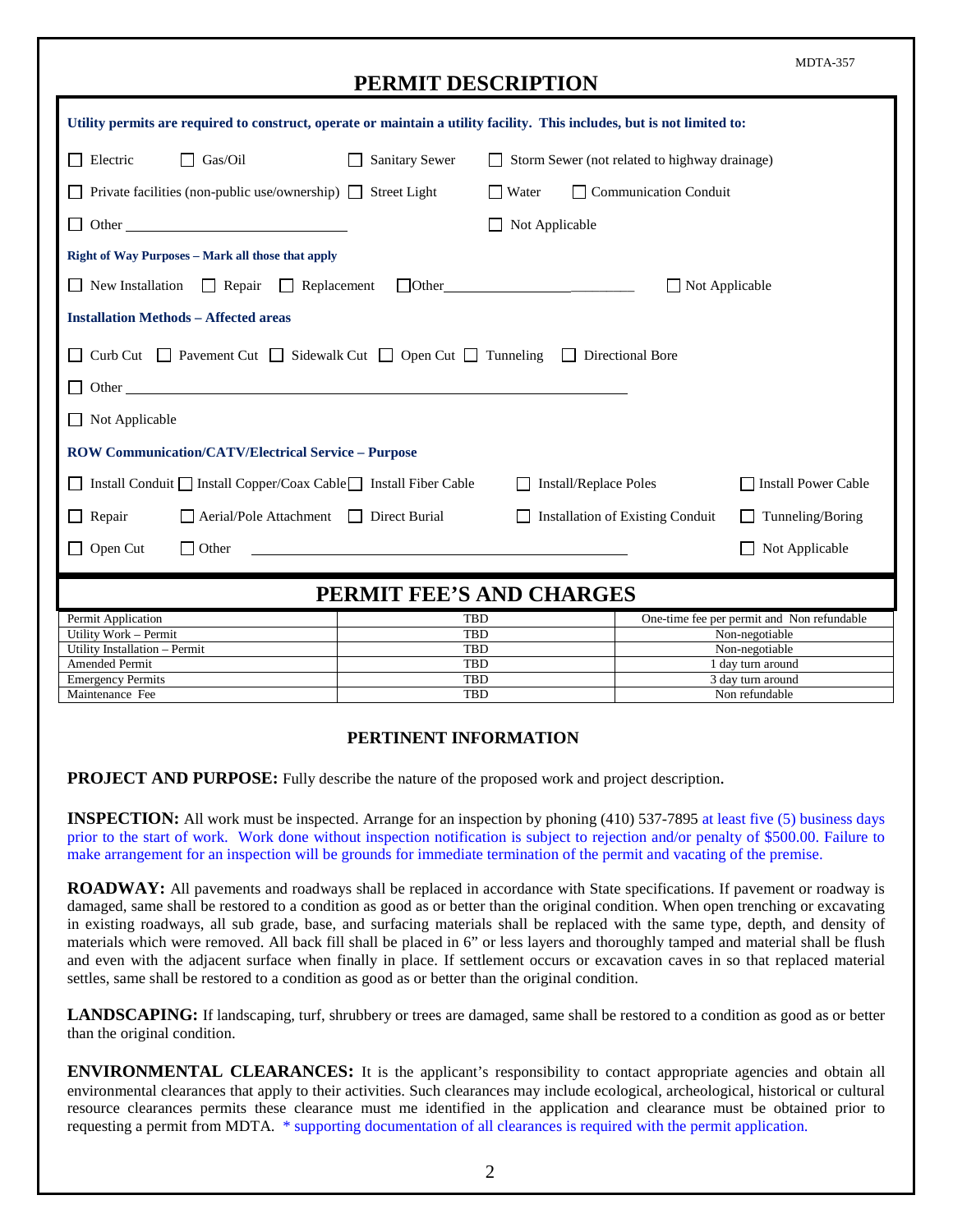#### **INSURANCE**

#### **INSURANCE REQUIREMENTS - Permittee shall comply with the mandatory insurance requirement**

The Permittee shall insure that the Contractors performing work under this agreement shall purchase and maintain general liability insurance and other such insurance as is appropriate for the work to be performed. Contractors shall be responsible for the maintenance of this insurance whether the work is performed directly by the Contractors, by any subcontractor or by anyone for whose acts the Contractors may be liable. This insurance shall include protection for:

- (a) Claims arising from Workers' Compensation statutes or similar employee benefit acts, and third-party legal liability claims arising from bodily injury, sickness and disease, or death of Contractors' employees. The minimum limits of such coverage shall be as required by law.
- (b) Third-party legal liability claims against the Contractors arising from the operations of the Contractors and suppliers with such protection extended to provide comprehensive coverage, including personal injury, completed operations, explosion and collapse hazard, and underground hazard. The minimum combined limit for personal injury and property damage liability shall be \$1,000,000 per occurrence and \$2,000,000 in the aggregate.
- (c) Third-party legal liability claims arising from bodily injury and/or damage to property of others from the ownership, maintenance or use of any motor vehicle, both on and off the Property. The minimum limit for personal injury and property damage liability shall be \$1,000,000 per occurrence and \$2,000,000 in the aggregate.

Certificate of Insurance Coverage Form with the **Maryland Transportation Authority, the Maryland Department of Transportation and the State of Maryland** as the Certificate Holder must be submitted to the Real Estate Services within (7) business days before the work begins. Field work cannot be performed until the insurance certificate is received by the MdTA. **Failure to obtain or maintain the required insurance or to submit the required proof of shall be grounds for revocation or termination of your permit.**

- a. **CERTIFICATE HOLDER -** The Permittee shall obtain and maintain insurance at all times during the performance of work authorized by the Permit in the kinds and amounts specified. The Permittee shall require any Contractor working for them within the MDTA Right of Way to obtain like coverage. Certificates of insurance shall name the Maryland Transportation Authority as additional insured party.
- b. **CERTIFICATE HOLDER/MDTA – PERMIT NUMBER -** The Permittee shall ensure that the MDTA issued permit number is placed on the Certificate of Liability Insurance. The permit number should be inserted in the vicinity and/or location of the CERTIFICATE HOLDER. \*FAILURE TO COMPLY WITH THIS REQUEST COULD RESULT IN YOUR APPLICATION BEING TERMINATED.

# **ATTACH THE FOLLOWING FOR APPROVAL:**

**(INCOMPLETE APPLICATIONS WILL BE RETURNED)**

- STREET OR HIGHWAY LOCATION MAP WITH ROAD DIRECTIONS TO THE SITE FROM THE NEAREST MAIN HIGHWAY OR ROAD.
- AN AERIAL PHOTO WITH THE RIGHT OF ENTRY AREA DESCRIPTION INDICATED ON THE PHOTO.
- A LEGAL DESCRIPTION OF THE USE AREA WITH AN ACCURATE DELINEATION OF THE AREA RELATIVE TO THE TAX LOT BOUNDARIES OF THE UPLAND PARCEL.
- DETAILED SKETCH ON NO LARGER THAN 11x17 SHEETS (such sketch shall be drawn to scale when required by the Engineer) SHOWING TYPE AND LOCATION OF UTILITY WORK IN RELATION TO MDTA RIGHT OF WAY. NOTE TYPE OF SURFACE TO BE DISTURBED, ANY TREE TRIMMING OR LANDSCAPING DISTURBANCE AND ANY OTHER DISTURBANCE TO MDTA FACILITY INFRASTRUCTURE.
- DESCRIBE IN DETAIL ANY TYPE OF TRAFFIC INTERFERENCE THIS WORK OR ACTIVITY MAY REQUIRE AND SUBMIT A TRAFFIC CONTROL PLAN.